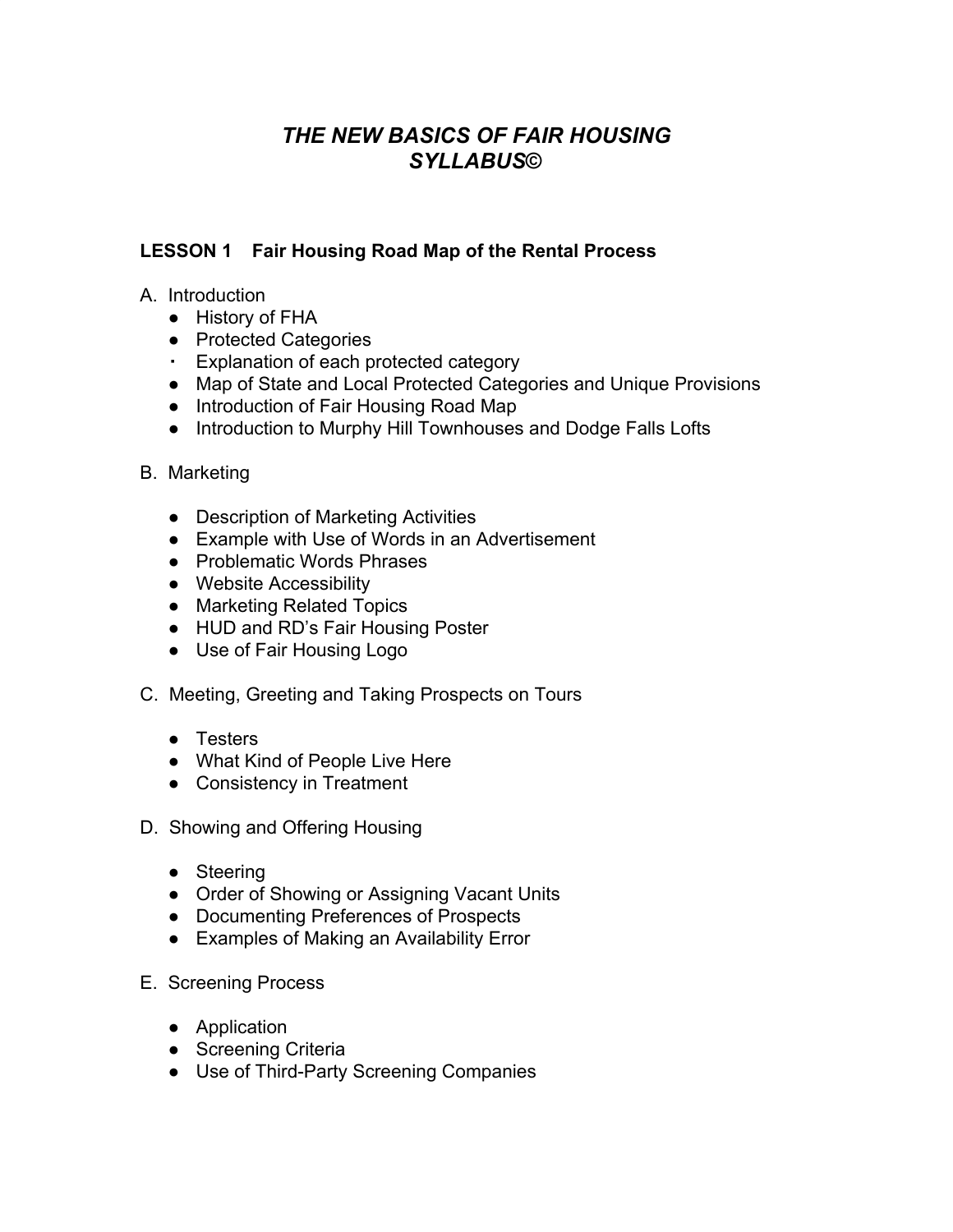- Criminal History Screening Issues
- F. Terms of the Lease
	- Consistency in Lease Terms
	- Negotiating Rental Amounts
- G. Provision of Services and Amenities
	- Golden Rules of Customer Service
	- Fair Housing Maintenance Issues
	- Sexual Harassment
	- Rules Pertaining to Use of Amenities
- H. Property Rules and Policies
	- Example of Consistent Application of Rules
	- Need to make Possible Exceptions
- I. Lease Violations and Terminations
	- Consistent Enforcement
	- New for Thorough Documentation
	- Retaliation
- J. Renewal
	- Potential for Appearance of Discrimination
	- Need for Applying a Consistent Renewal Policy that can be Documented

## **Review of Lesson One**

# **Lesson Two Familial Status and Disability**

- A. Familial Status issues
	- Rules Pertaining to Children
	- Curfews
	- Occupancy Rules
	- Considerations beyond Two Persons Per Bedroom
	- Pregnant Women
	- Housing for Older Persons

*Syllabus* of *The New Basics of Fair Housing* Course© Page 2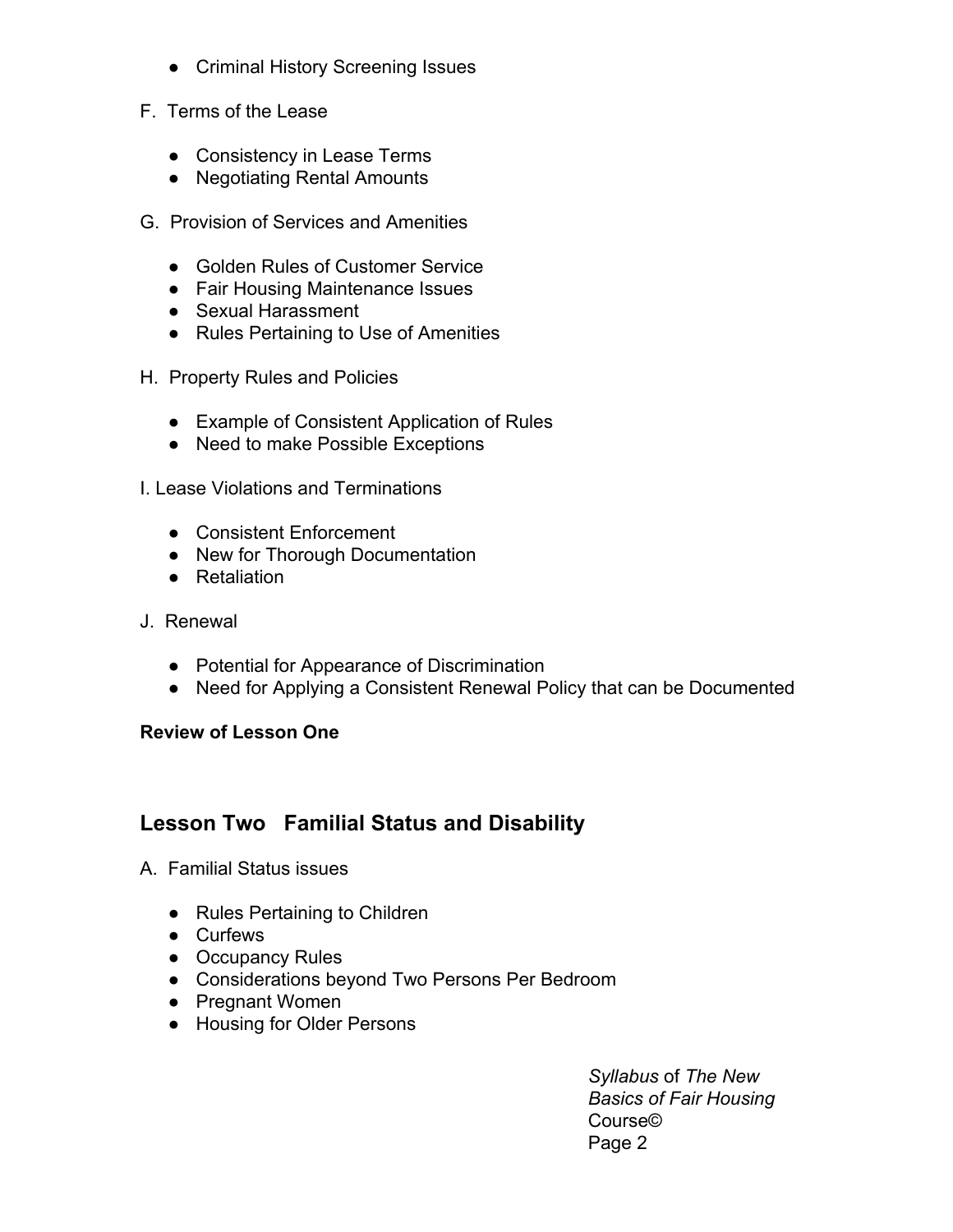### **B. Disability Rights**

- 1. Discrimination
	- Definitions
	- Limitations
- 2. Reasonable Accommodations
	- Processing Requests
	- Verification
	- Challenges to Housing Providers due to Limitations to Reasonable Accommodation Process
	- Steps in Process
	- Hearing and Clarifying a Request
	- Avoid Discouraging or Instantly Denying a Request
	- Timely Process Requests
	- Forms
	- Who can be a Verifier
	- Examples of Requests
	- Assistance Animals
	- Assigned Parking
	- Transfers
	- Use of Chemicals
	- Reasonable Modifications
	- Requirements
	- Who Pays?
	- Unreasonable Requests

#### 3. Accessibility

- Fair Housing Act
- UFAS
- ADAAG
- State Building Codes

#### **Lesson Two Review**

**CERTIFICATION TEST**

*Syllabus* of *The New Basics of Fair Housing* Course© Page 3